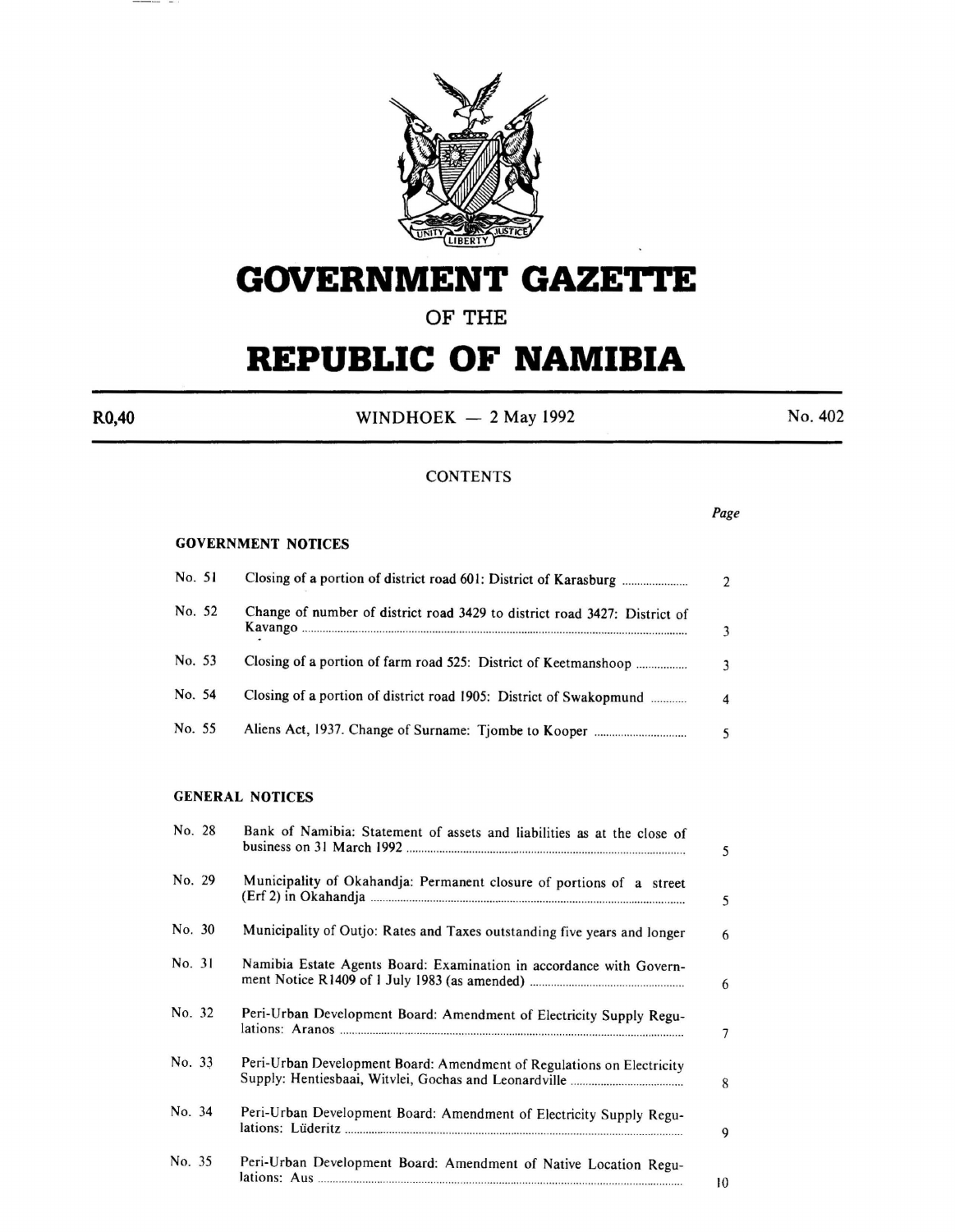| No. 36 | Peri-Urban Development Board: Amendment of Native Location Regu-  |
|--------|-------------------------------------------------------------------|
| No. 37 | Peri-Urban Development Board: Amendment of Native Location Regu-  |
| No. 38 | Peri-Urban Development Board: Amendment of Native Location Regu-  |
| No. 39 | Peri-Urban Development Board: Amendment of Native Location Regu-  |
| No. 40 | Peri-Urban Development Board: Amendment of Native Location Regu-  |
| No. 41 | Peri-Urban Development Board: Amendment of the Regulations on the |

## **Government Notices**

#### **MINISTRY OF WORKS, TRANSPORT AND COMMUNICATION**

#### No. 51

1992

-

#### CLOSING OF A PORTION OF DISTRICT ROAD 601: DISTRICT OF KARASBURG

In terms of section 22(2) of the Roads Ordinance, 1972 (Ordinance 17 of 1972), it is hereby made known that the President has under section  $22(1)(c)$ of the said Ordinance, in the district of Karasburg, closed the portion of district road 601, described in the Schedule and shown on sketch-map Pl478 by the symbols A-B-C-D-E-F-G-H-1-K-L.

The said sketch-map shall at all times lie open to inspection at the office of the Permanent Secretary: Works, Transport and Communication, Windhoek, during normal office hours.

#### SCHEDULE

From a point (A on sketch-map P1478) on the state land near the Fish River Canyon generally north-north-eastwards and more and more northwards across the said state land to a point (B on sketch-map P1478) on the said state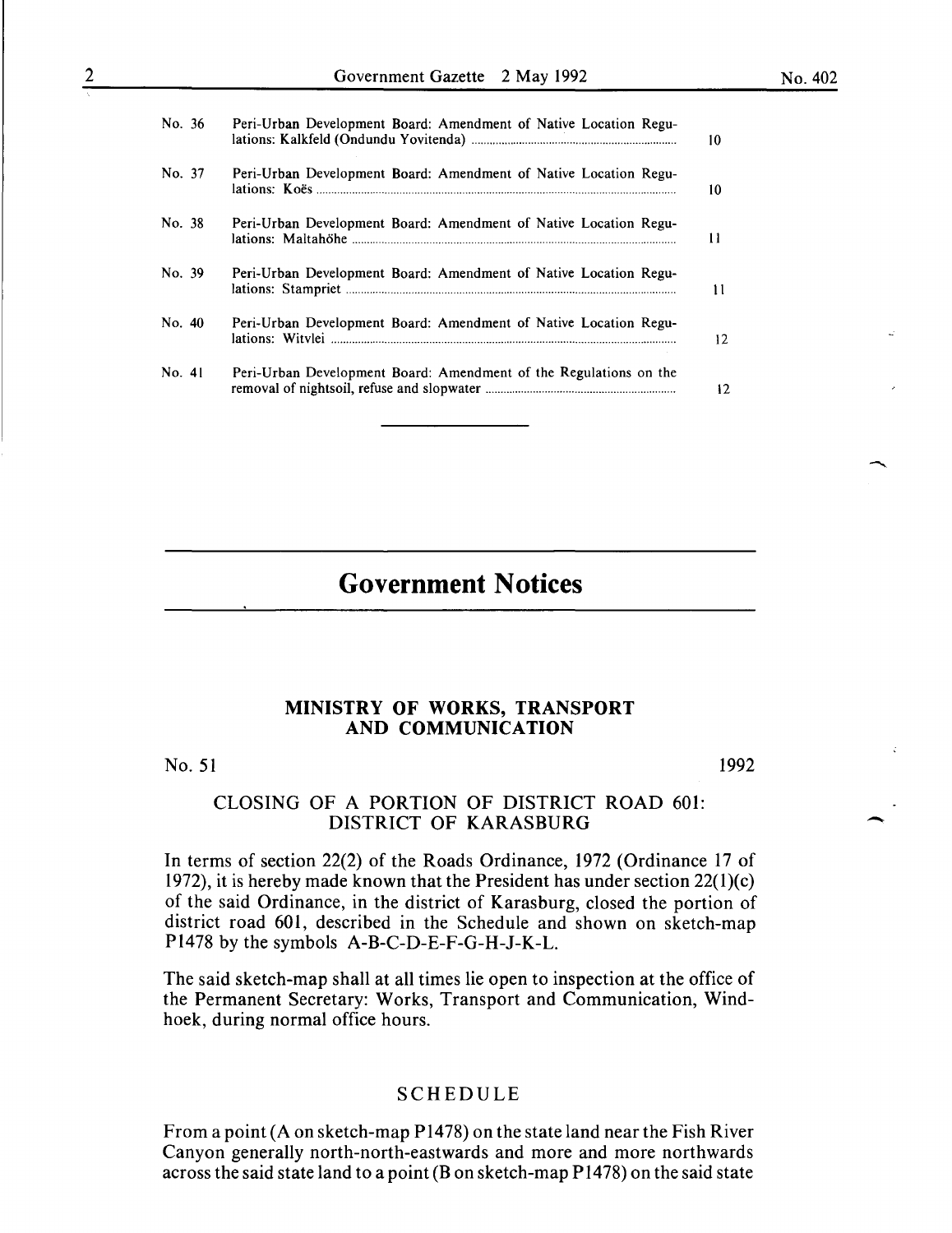land; thence generally north-north-westwards and more and more northwestwards across the said state land to a point  $(C \text{ on sketch-map } P1478)$  on the said state land; thence generally northwards and more and more northnorth-eastwards across the said state land to a point (D on sketch-map P1478) on the said state land; thence generally south-eastwards and more and more east-south-eastwards across the said state land to a point (E on sketch-map P1478) on the said state land; thence generally northwards and more and more north-north-westwards across the said state land to a point (F on sketch-map P1478) on the said state land; thence generally northnorth-eastwards and more and more northwards across the said state land to a point (G on sketch-map P1478) on the said state land; thence generally north-north-westwards and more and more northwards across the said state land to a point (H on sketch-map P1478) on the said state land; thence generally north-eastwards across the said state land and the farm Hobas 374 to a point (J on sketch-map P1478) on the said farm; thence generally eastwards and more and more east-south-eastwards across the said farm to a point (K on sketch-map P1478) on the said farm; thence generally eastwards across the said farm to a point (L on sketch-map P1478) at the junction with district road 324 on the said farm.

### MINISTRY OF WORKS, TRANSPORT AND COMMUNICATION

No. 52

1992

## CHANGE OF NUMBER OF DISTRICT ROAD 3429 TO DISTRICT ROAD 3427: DISTRICT OF KAVANGO

It is hereby made known for general information that the number of district road 3429 described in the Schedule and shown on sketch-map P1494 by the symbols A-B, has been changed to district road 3427.

#### SCHEDULE

From a point (A on sketch-map P1494) on main road 110 generally northeastwards to a point (B on sketch-map P1494) on district road 3427.

#### MINISTRY OF WORKS, TRANSPORT AND COMMUNICATION

No. 53

1992

## CLOSING OF A PORTION OF FARM ROAD 525: DISTRICT OF KEETMANSHOOP

In terms of section 22(2) of the Roads Ordinance, 1972 (Ordinance 17 of 1972), it is hereby made known that the President has under section  $22(1)(c)$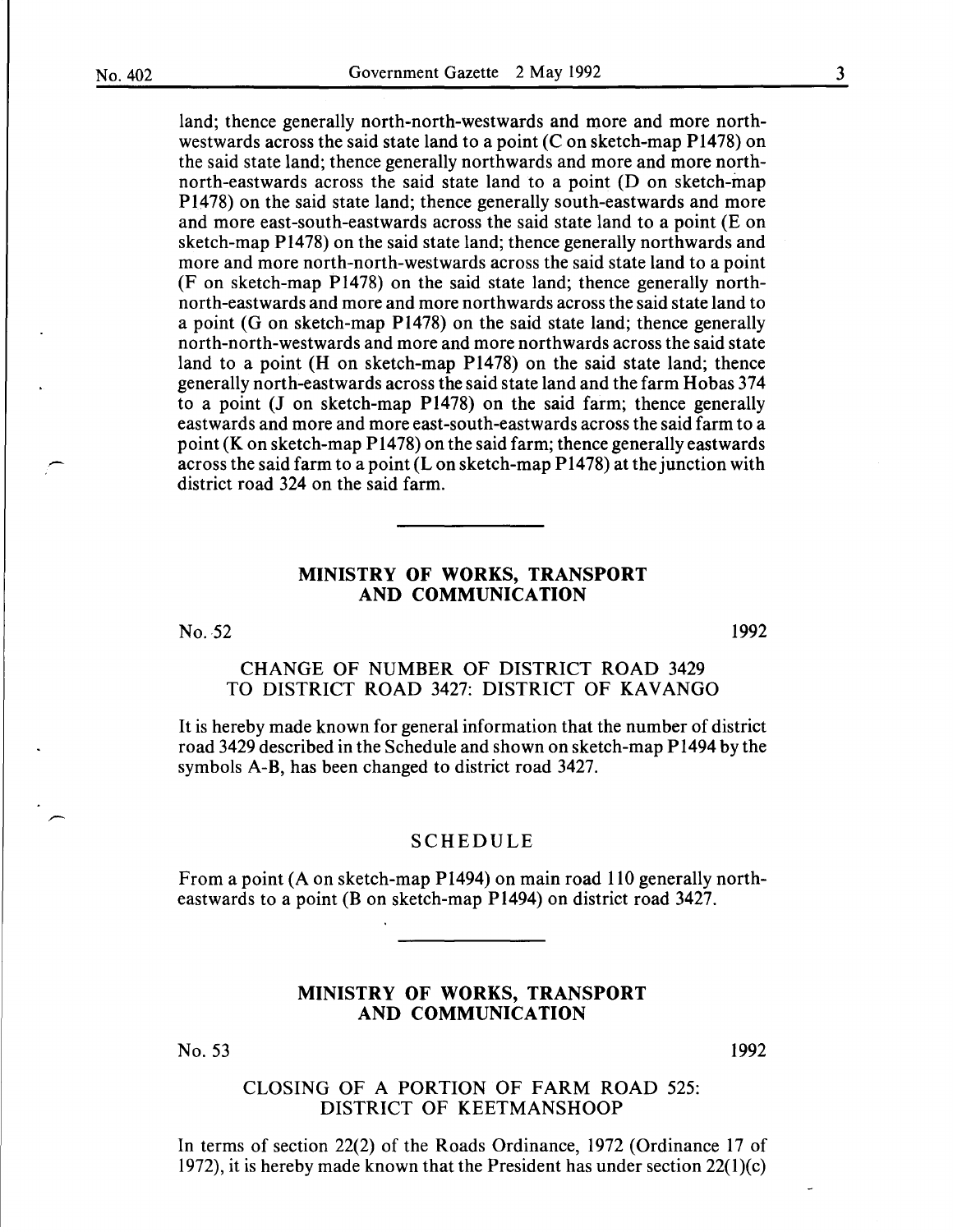of the said Ordinance, in the district of Keetmanshoop, closed the portion of farm road 525 described in the Schedule and shown on sketch-map Pl475 by the symbols A-B.

The sketch-map shall at all times lie open to inspection at the office of the Permanent Secretary: Works, Transport and Communication, Windhoek, during normal office hours.

## SCHEDULE

From a point (A on sketch-map Pl475) on the common boundary of the farms Stillerus 373 and Portion I of Stilledal 347 generally east-northeastwards and more and more north-eastwards across the last-mentioned farm to a point (B on sketch-map P1475) on the last-mentioned farm.

#### **MINISTRY OF WORKS, TRANSPORT AND COMMUNICATION**

No. 54

1992

 $\overline{\phantom{a}}$ 

## CLOSING OF A PORTION OF DISTRICT ROAD 1905: DISTRICT OF SWAKOPMUND

In terms of section 22(2) of the Roads Ordinance 1972, (Ordinance 17 of 1972), it is hereby made known that the President has under section 22(l)(c) of the said Ordinance, in the district of Swakopmund, closed the portion of district road 1905 described in the Schedule and shown on sketch-map Pl489 by the symbols A-B.

The sketch-map shall at all times lie open to inspection at the office of the Permanent Secretary: Works, Transport and Communication, Windhoek, during normal office hours.

## SCHEDULE

From a point (A on sketch-map Pl489) at the junction with district road 1905 and the private road to Arandis generally north-north-westwards across the railway line to a point (B on sketch-map Pl489) at Arandis Station.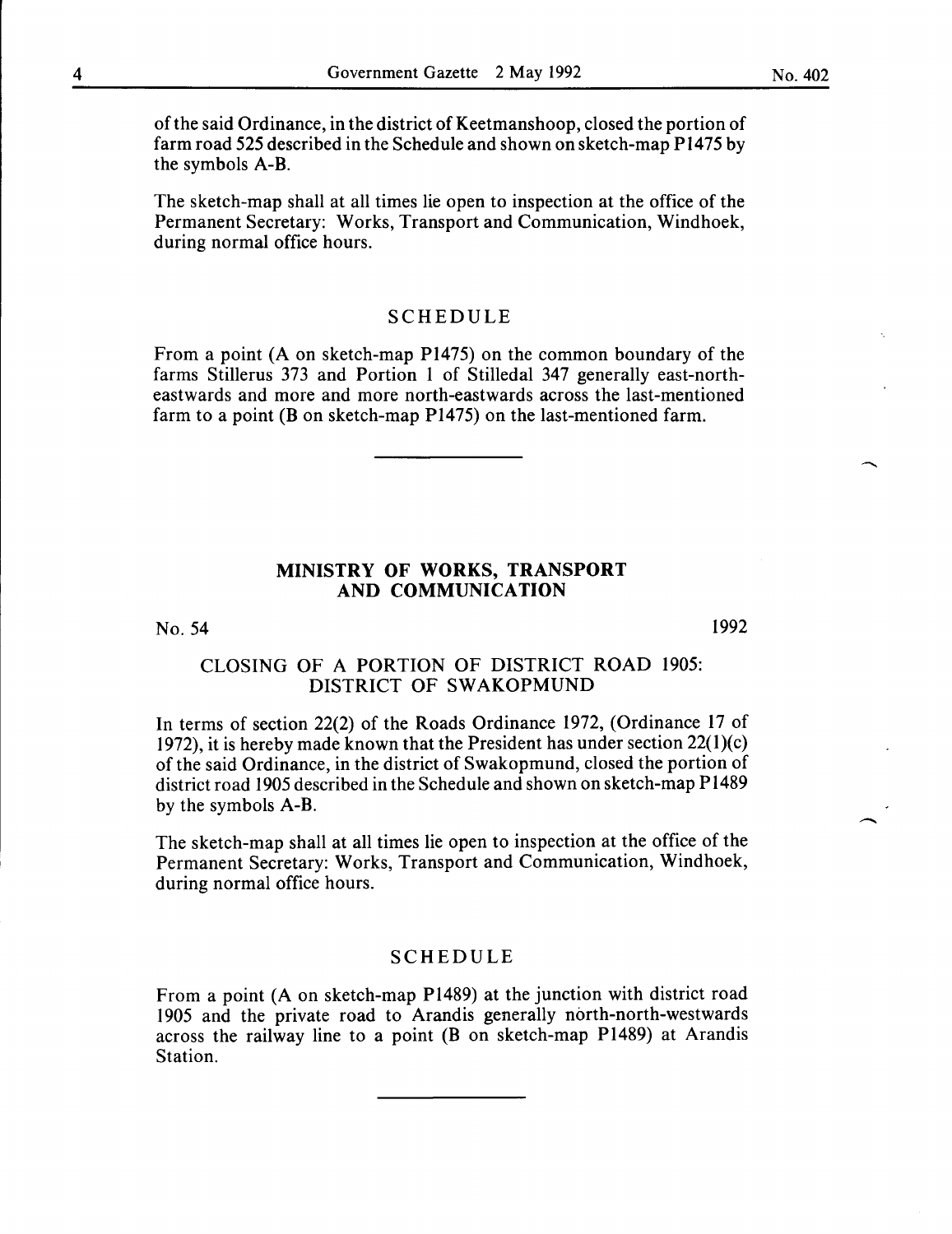## MINISTRY OF HOME AFFAIRS DEPARTMENT OF CIVIC AFFAIRS

No. 55

1992

## ALIENS ACT, 1937 CHANGE OF SURNAME: TJOMBE TO KOOPER

In terms of section 9(1) of the Aliens Act, 1937 (Act 1 of 1937), it is hereby make known that the Permanent Secretary: Home Affairs, duly authorised thereto under the said section by the President, has under the said section authorised EMMANUEL TJOMBE, residing at H4/ 17, Katutura, Windhoek, to assume the surname KOOPER.

**General Notices** 

#### BANK OF NAMIBIA

No. 28

1992

STATEMENT OF ASSETS AND LIABILITIES AS AT THE CLOSE OF BUSINESS ON 31 MARCH 1992

#### MUNICIPALITY OF OKAHANDJA

No. 29

1992

#### PERMANENT CLOSURE OF PORTIONS OF A STREET (ERF 2) IN OKAHANDJA

Notice is hereby given in terms of Section 183(1)(b)(ii) of the Municipal Ordinance (Ordinance 13 of 1963), as amended, that the Municipality intends to close permanently for public use portions of a street as indicated on plans 263 590 SCI and 263 590 SC2. These plans are open for inspection during office hours at the offices of the Municipality of Okahandja.

Objections against the proposed closures must in accordance with Section 183(3) of the above-mentioned Ordinance be served within thirty (30) days after the last appearance of this notice to the Permanent Secretary, Ministry of Local Government and Housing, Private Bag 13289, Windhoek.

TOWN CLERK OKAHANDJA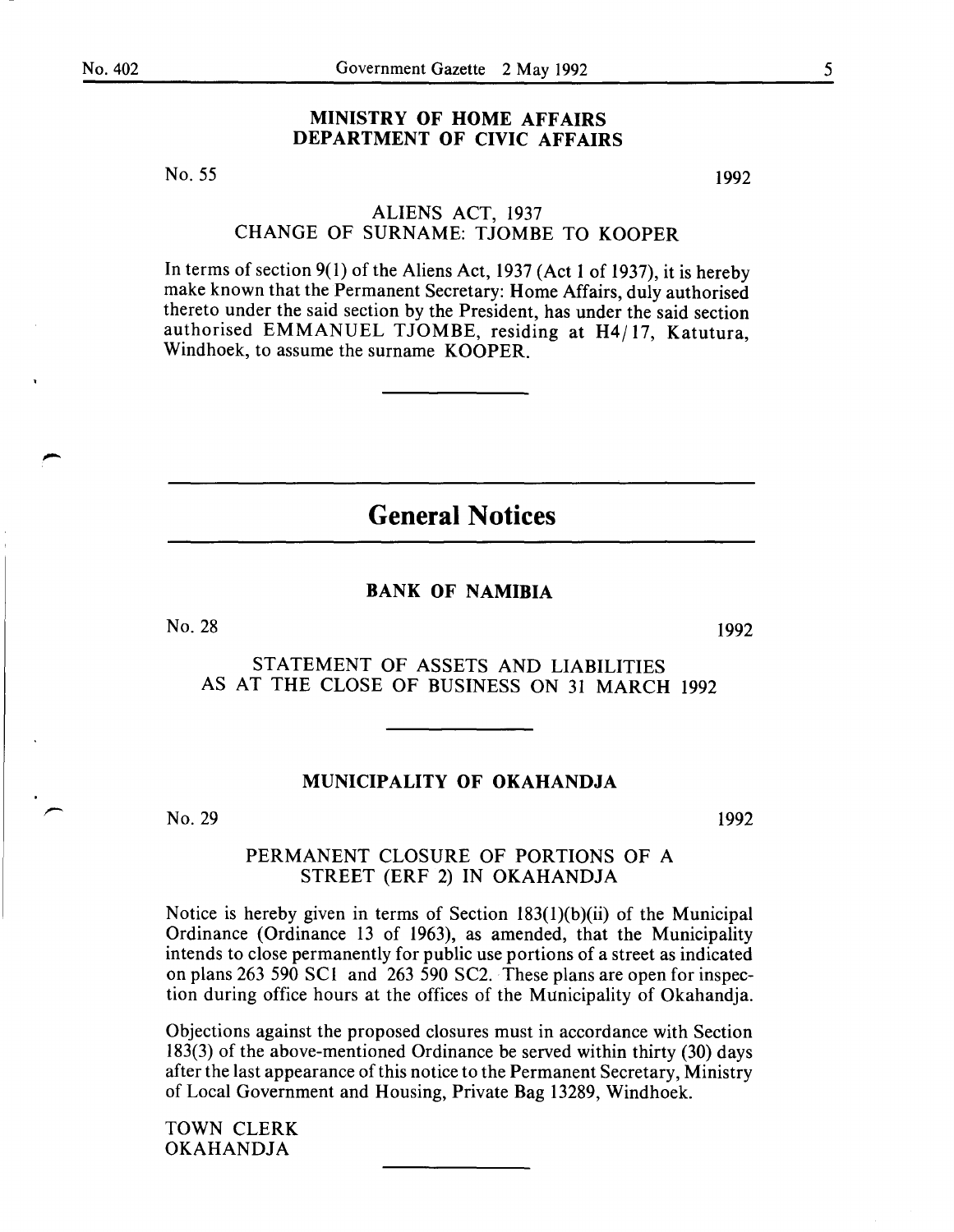## MUNICIPALITY OF OUTJO

No. 30

1992

## RATES AND TAXES OUTSTANDING FIVE YEARS AND LONGER

Notice is hereby given in terms of section  $171(1)$  of the Municipal Ordinance No. 13 of 1963 as amended, that the under-mentioned properties:

- I. Certain erf number 249 Situate in Outjo township Measuring 1 519 square metres Held by ALFRED CLIFFORD JOERNING;
- 2. Certain erf number 357 Situate in Outio township Measuring 1 400 square metres Held by GABRIELE BAHR;
- 3. Certain erf number 358 Situate in Outio township Measuring 1 400 square metres Held by ADAM JOHANNES JACOBUS DU PLESSIS;
- 4. Certain erf number 584 Situate in Outio township Measuring 1 686 square metres Held by GERT ANDRIES AGGENBACH;

will be sold to recover arrear rates and interest should it not be paid within three months from the date of the last publication hereof.

J.G.A. VAN WYK TOWN CLERK MUNICIPALITY OF OUTJO

## NAMIBIA ESTATE AGENTS BOARD

No. 31

1992

## EXAMINATION IN ACCORDANCE WITH GOVERNMENT NOTICE Rl409 OF I JULY 1983 (as amended)

An examination in accordance with above-mentioned notice will take placr on the lith of June 1992 at the following address:

## Centaurus High School, Krupp Street, Windhoek.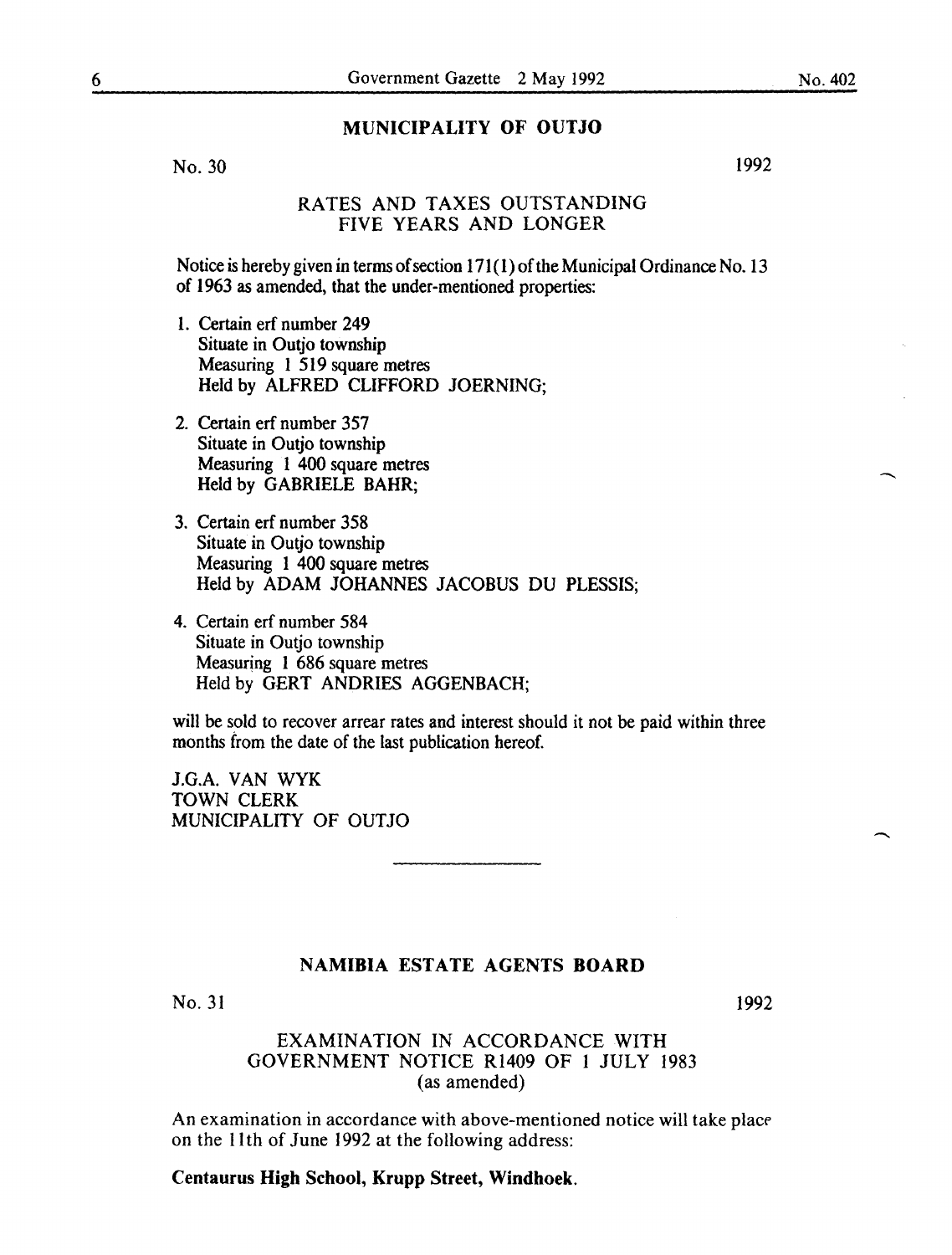**J** 

ă,

Candidates must note that an application to write the examination must, together with the examination fee of R121,00 reach The Estate Agents Board, Private Bag XIO, Benmore 2010, not later than 12th May 1992 after which date the Board will not accept any further applications.

The prescribed application form and information bulletin with regard to the Board's examination may be obtained from the Namibia Estate Agents Board, P.O. Box 2588, Windhoek. (Enquiries: Mrs. M. Stainton, tel. no. 34177)

Candidates are reminded that the prescribed study material are publications of the RSA Board with the title:

1. South African Property Practice and the Law (obtainable from most book stores).

#### **PERI-URBAN DEVELOPMENT BOARD**

No. 32

1992

## AMENDMENT OF ELECTRICITY SUPPLY REGULATIONS: ARANOS

In terms of Section 40 *his* of the Peri-Urban Development Board Ordinance, 1970 (Ordinance 19 of 1970), notice is hereby given that the Peri-Urban Development Board has under Section 40 of the said Ordinance, with effect from 1 April1992, amended the Electricity Supply regulations applicable to Aranos, promulgated under Government Notice 279 of 1972, as set out in the Schedule.

#### SCHEDULE

Appendix Cis hereby amended:

1. by the substitution in Par.  $5(a)(i)$  and  $5(b)(i)$  for the amounts "R12,00", "R48,00", "R17,25" and "R207,00" of the amounts "R14,25", "R57,00" "Rl9,50" and "R234,00", respectively.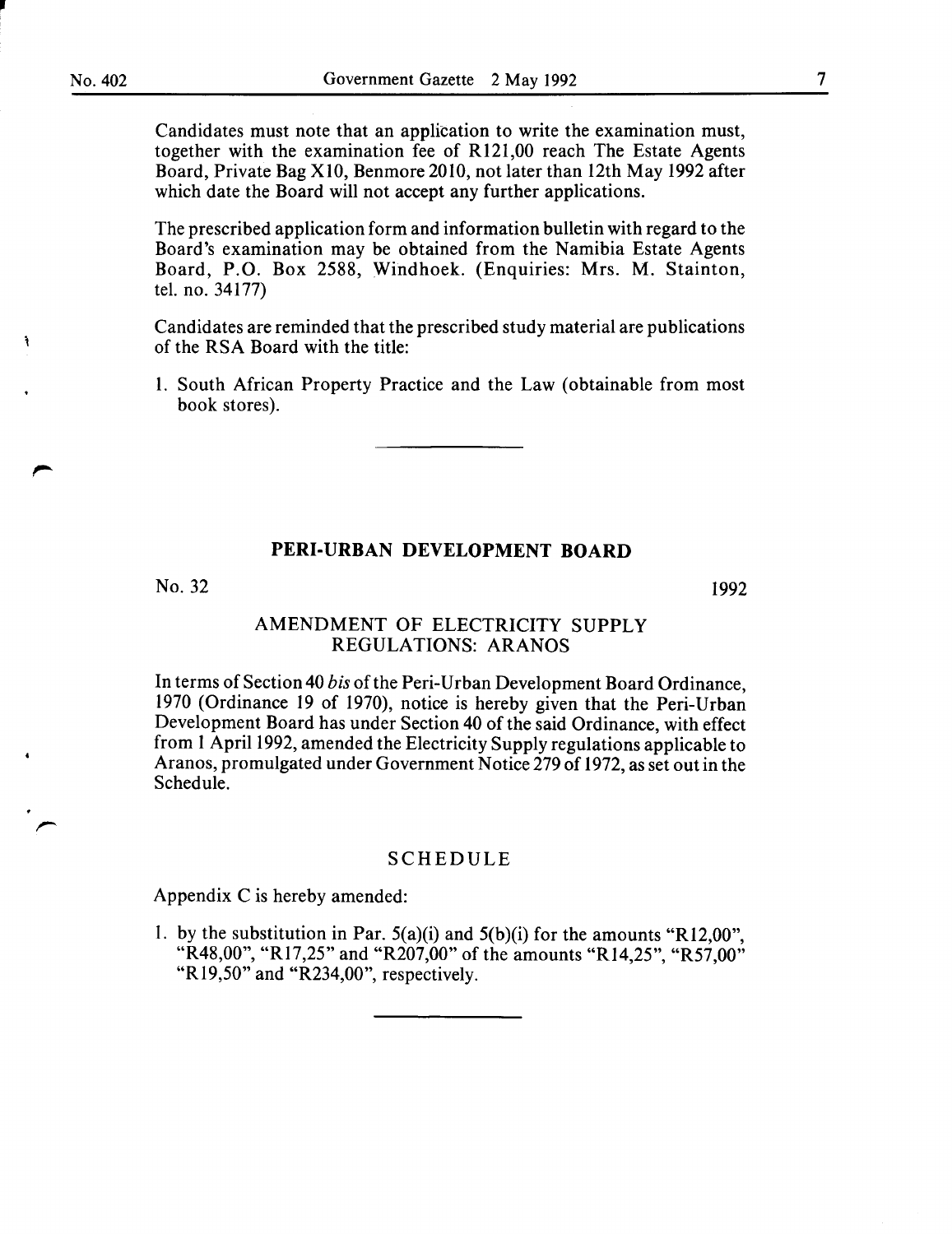## No. 33 1992

#### AMENDMENT OF REGULATIONS ON ELECTRICITY SUPPLY: HENTIESBAAI, WITVLEI, GOCHAS AND LEONARDVILLE

In terms of Section 40 *bis* of the Peri-Urban Development Board Ordinance, 1970 (Ordinance 19 of 1970), notice is hereby given that the Peri-Urban Development Board has under Section 40 of the said Ordinance amended the regulations on electricity supply promulgated under Government Notice 20 of 1974 with effect from 1 April 1992 as set out in the Schedule.

#### SCHEDULE

Part 3 is hereby amended:

- 1.1 by the substitution in Pars.  $5A(A)(a)(i)(aa)$ , (bb) and (ii) for the amounts "R20,70", "R82,80", "R1,38", "R20,70" and "R0,11" of the amounts "R21,75", "R87,00", "R1,45", "R21,75" and "R0,14", respectively;
- 1.2 by the substitution in Pars.  $5A(A)(a)(i)(aa)$ , (bb) and (ii) for the amounts "R32,25", "R387,00", "R2,15", "R32,25" and "R0,11" of the amounts "R35,25", "R423,00", "R2,35", "R35,25" and "R0,14", respectively;
- 1.3 by the substitution in Pars  $5A(A)(c)(ii)$  for the amount "R0,11" of the amount "R0,14";
- 2.1 by the substitution in Pars.  $5B(A)(a)(i)(aa)$ , (bb) and (ii) for the amounts "R0,85", "R1,05" and "R12,75" in paragraphs of the amounts "R0,95", "R1,15" and "R17,25", respectively;
- 2.2 by the substitution in Pars.  $5B(A)(b)(i)(aa)$  and (bb) for the amounts "R21,75", "R87,00", "R1,45" and "R21,75", respectively;
- 2.3 by the substitution in Pars.  $5B(A)(c)(i)(aa)$  and (bb) for the amounts "R82,80", "R1,30" and "R82,80" of the amounts "R116,00", "R1,45" and "R116,00", respectively;
- 3.1 by the substitution in Pars.  $5C(A)(a)(i)(aa)$ , (bb) and (ii) for the amounts "R19,05", "R76,20", "R1,27", "R19,05" and "R0,12" of the amounts "R21,75", "R87,00", "R1,45", "R21,75" and "R0,14", respectively;
- 3.2 by the substitution in Pars.  $5C(A)(b)(i)(aa)$ , (bb) and (iii) for the amounts "R19,05", "R171,45", "R1,27", "R19,05" and "R0,12" of the amounts "R21,75", "Rl95,75", "Rl,45", "R21,75" and "RO,l4", respectively;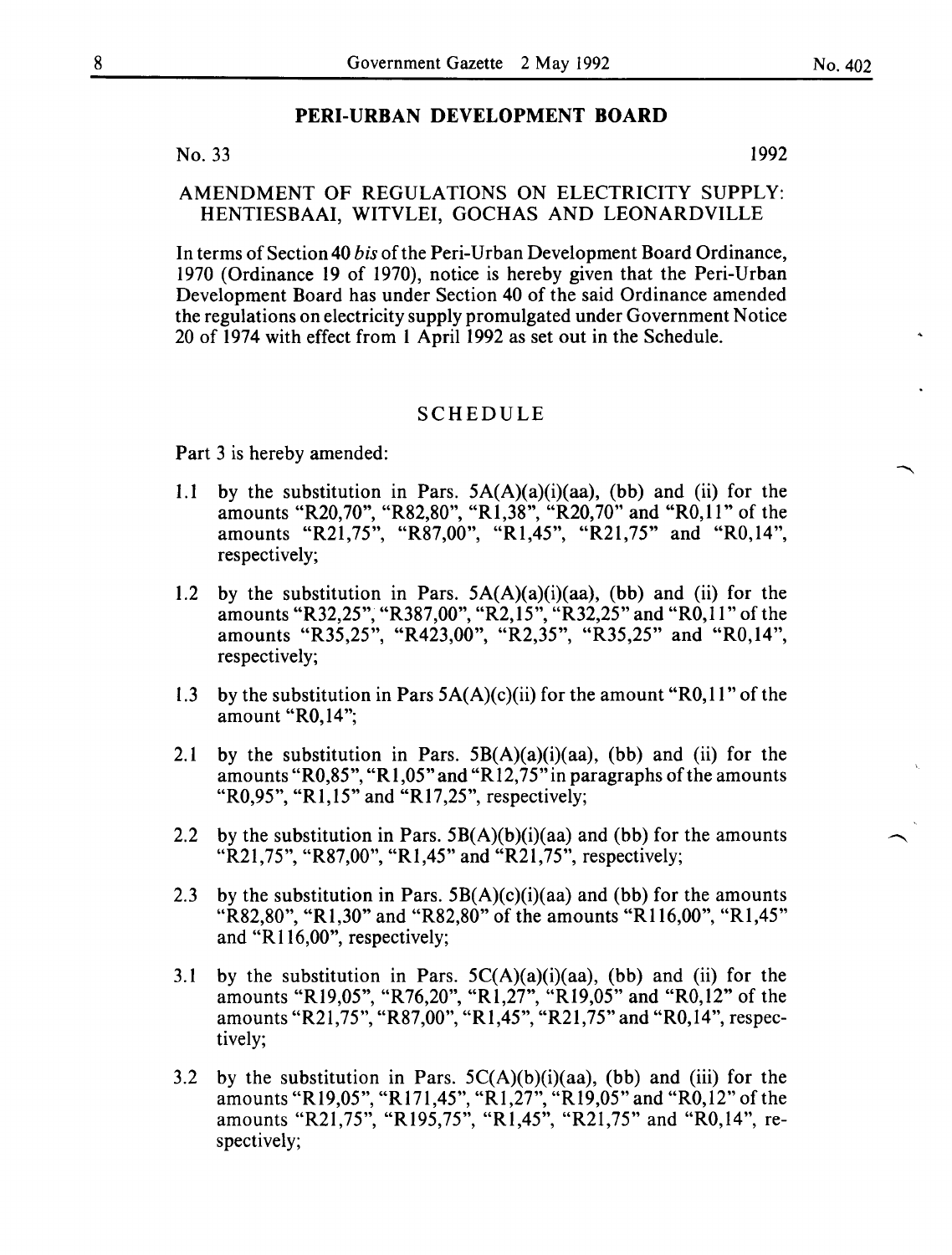- 3.3 by the substitution in Pars.  $5C(A)(c)(i)(aa)$ , (bb) and (ii) for the amounts "R171,45", "R1,27", "R171,45" and "R0,12" of the amounts "R195,75", "R1,45", "R195,75" and "R0,14", respectively;
- 4.1 by the substitution in Pars.  $5D(A)(a)(i)(aa)$ , (bb) and (ii) for the amounts "R48,00", "R96,00", "R1,60", "R48,00" and "R0,13" of the amounts "R75,00", "R150,00", "R2,50", "R75,00" and "R0,16", respectively;
- 4.2 by the substitution in Pars.  $5D(A)(b)(i)(aa)$ , (bb) and (ii) for the amounts "R75,00", "R226,00", "R2,60", "R75,00" and "RO,l3" of the amounts "R105,00", "R297,50", "R3,50", "R105,00" and "R0,16", respectively.

No. 34

1992

### AMENDMENT OF ELECTRICITY SUPPLY REGULATIONS: LÜDERITZ

In terms of Section 40 *bis* of the Peri-Urban Development Board Ordinance, 1970 (Ordinance 19 of 1970), notice is hereby given that the Peri-Urban Development Board has under Section 40 of the said Ordinance, with effect from 1 April1992, amended the Electricity Supply regulations applicable to Liideritz as promulgated under Government Notice 151 of 1957, as set out in the Schedule.

#### SCHEDULE

Item 5 of Appendix D is hereby amended: -

- (a) by the substitution in Par. (a) for the amounts "R0,90" and "R0,13" of the amounts "R1,15" and "RO,l35", respectively;
- (b) by the substitution in Par. (b) for the amounts "R1,40" and "R0,13" of the amounts "R1,65" and "RO,l35", respectively;
- (c) by the substitution in Par. (c) for the amounts "R13,50", "RO,l3" and "R337,50" of the amounts "Rl6,50", "RO,l35" and "R412,50", respectively.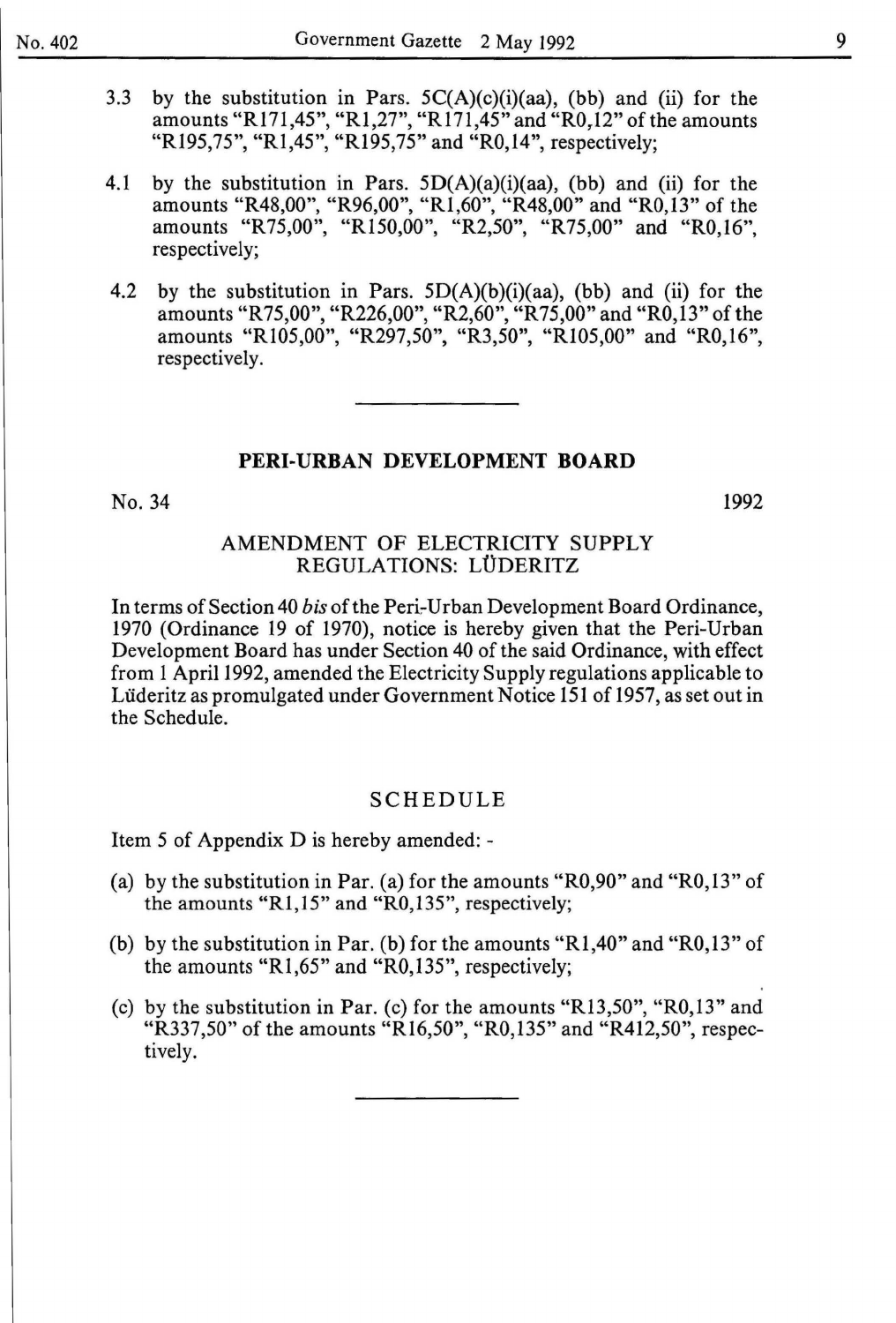No. 35

#### AMENDMENT OF NATIVE LOCATION REGULATIONS: AUS

In terms of Section 32(4) *bis* of the Native (Urban Areas) Proclamation 1951 (Proclamation 56 of 1951) notice is hereby given that the Peri-Urban Development Board has under Section 32 of the said Proclamation amended the Native Location Regulations promulgated under Government Notice 50 of 1970 by the substitution in items 5 and 6 of Annexure V for the amounts "R6,45" and "R4,60" of the amounts "R7,00" and "R5,60", respectively.

## **PERI-URBAN DEVELOPMENT BOARD**

No. 36 1992

## AMENDMENT OF NATIVE LOCATION REGULATIONS: KALKFELD (ONDUNDU YOVITENDA)

In terms of Section 32(4) *bis* of the Native (Urban Areas) Proclamation, 1951 (Proclamation 56 of 1951) notice is hereby given that the Peri-Urban Development Board has under section 32 of the said Proclamation amended the Native Location Regulations promulgated under Government Notice 4 of 1966, as set out in the schedule.

#### SCHEDULE

Schedule V is hereby amended: -

- (a) by the substitution in Par. 5 for the amounts "R5,40" and "R3,30" of the amounts "R7,50" and "R4,80", respectively;
- (b) by the substitution in Par. 6 for the amount "R8,00" of the amount "R9,20"; and
- (c) by the substitution in Par. 7 for the amounts "R4,00" and "R1,20" of the amounts "R6,05" and "R3,50", respectively.

### **PERI-URBAN DEVELOPMENT BOARD**

No. 37

1992

#### AMENDMENT OF NATIVE LOCATION REGULATIONS: KOËS

In terms of section 32(4) *bis* of the Native (Urban Areas) proclamation 1951 (Proclamation 56 of 1951) notice is hereby given that the Peri-Urban

1992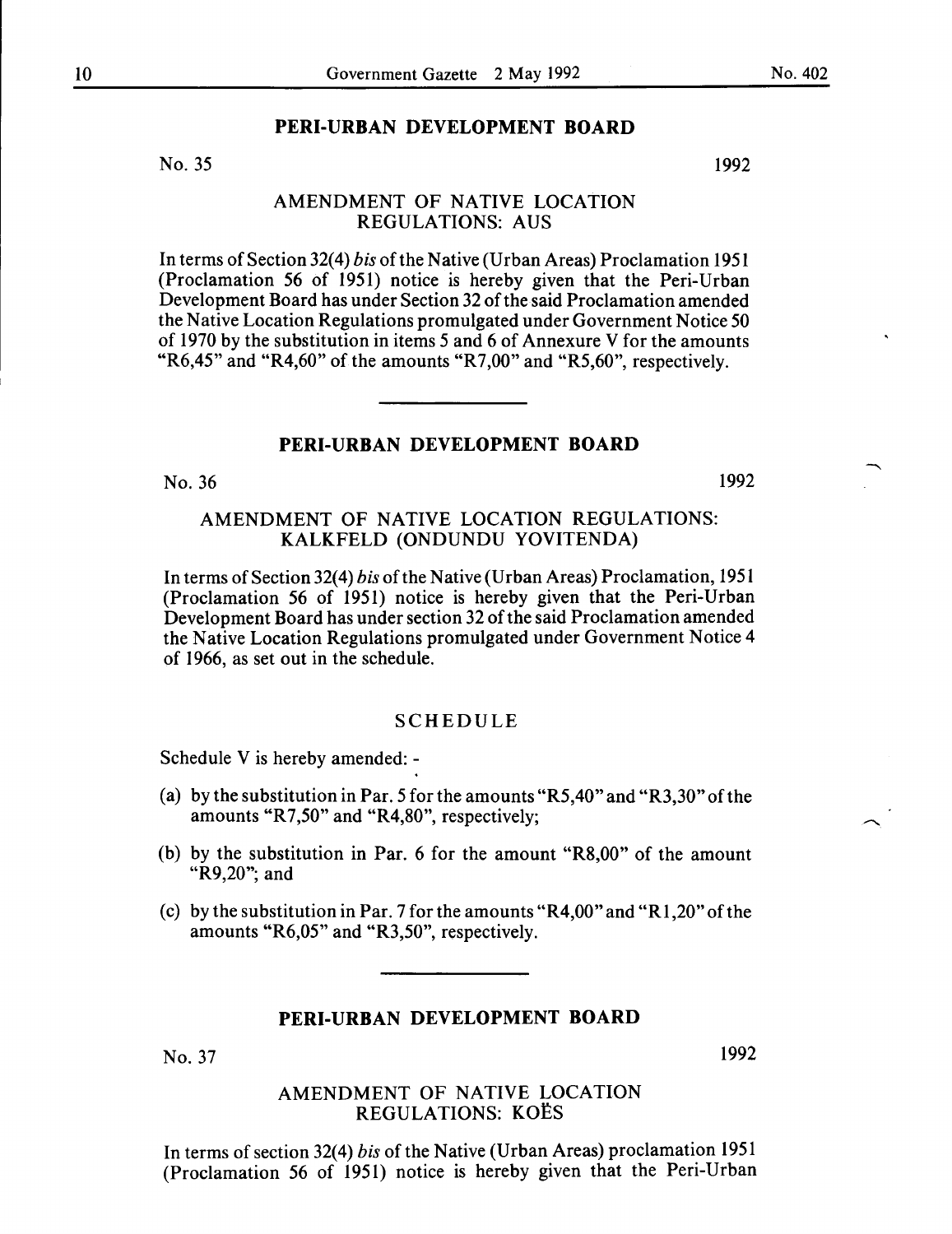*r-*

Development Board has under section 32 of the said proclamation amended the Native Location Regulations promulgated under Government Notice 112 of 1969 by the substitution in Par. 9 of Annexure V for the amounts "R5,00", "R5,50", "R5,00" and "R3,00" of the amounts "R11,50", "R11,50", "R6,50" and "R8,50", respectively.

#### PERI-URBAN DEVELOPMENT BOARD

No. 38

1992

## AMENDMENT OF NATIVE LOCATION REGULATIONS: MALTAHÖHE

In terms of Section 32(4) *bis* of the Native (Urban Areas) Proclamation, 1951 (Proclamation 56 of 1951) notice is hereby given that the Peri-Urban Development Board has under section 32 of the said proclamation amended the Native Location Regulations promulgated under Government Notice 213 of 1966 by the substitution in items 6 and 7 of Annexure V for the amounts "R2,00" and "R2,00" of the amount "R5,00", respectively.

#### PERI-URBAN DEVELOPMENT BOARD

No. 39

1992

#### AMENDMENT OF NATIVE LOCATION REGULATIONS: STAMPRIET

In terms of Section 32(4) *bis* of the Native (Urban Areas) Proclamation, 1951 (Proclamation 56 of 1951) notice is hereby given that the Peri-Urban Development Board has under section 32 of the said proclamation amended the Native Location Regulations promulgated under Government Notice 66 of 1954 as set out in the schedule.

#### SCHEDULE

The Schedule is hereby amended:-

- I. by the substitution in items 4(b) and 4(c) for the amounts "R7,55" and "R3,90" of the amounts "R8,80" and "R7,00", respectively;
- 2. by the substitution in item *5* for the amounts "R3,00", "R2,60" and "R3,25" of the amount "R6,45", respectively; and
- 3. by the substitution in item 6 for the amounts "R4,60" and "R2,20" of the amount "R5,40", respectively.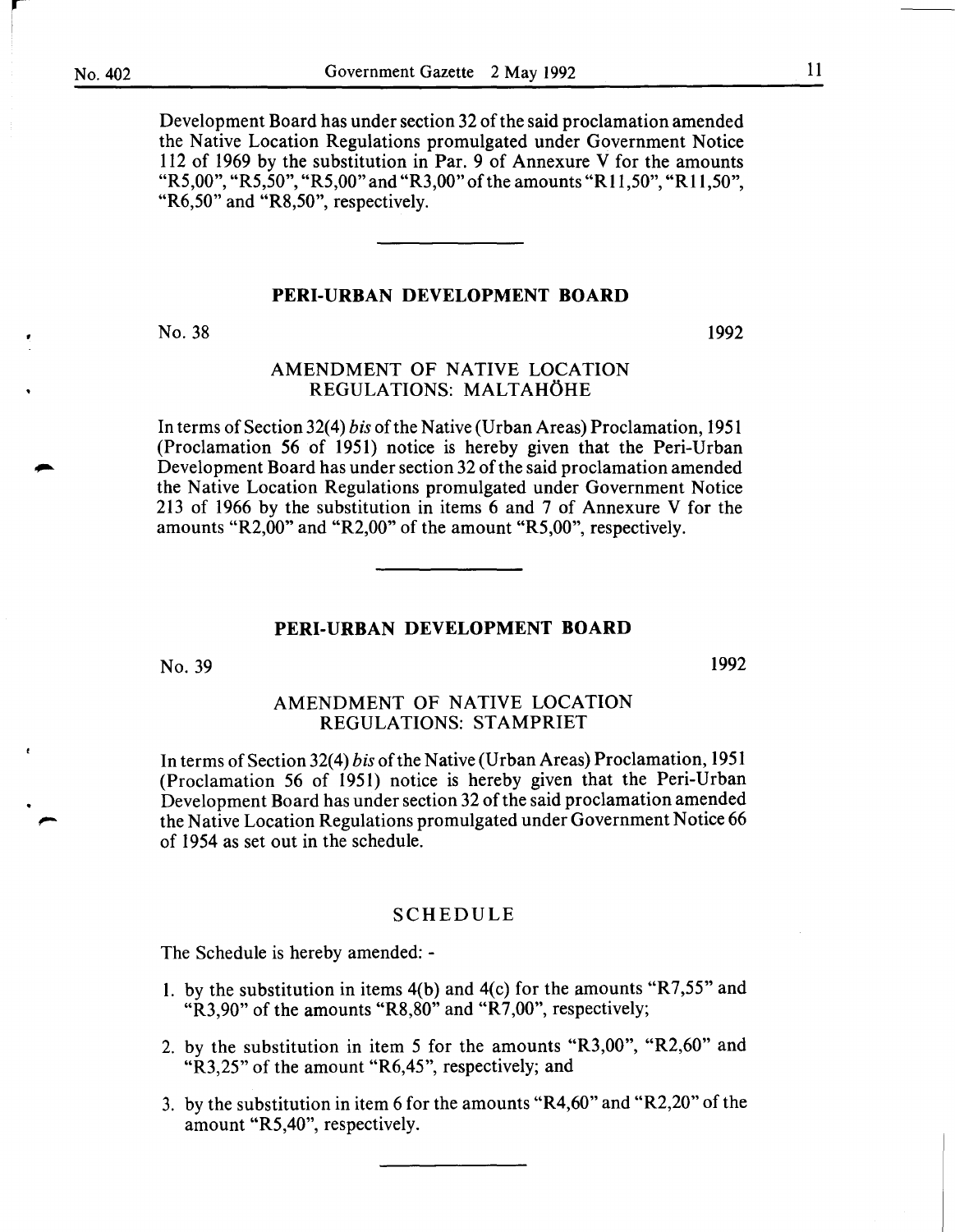No. 40

## AMENDMENT OF NATIVE LOCATION REGULATIONS: WITVLEI

In terms of section 32(4) *bis* of the Native (Urban Areas) Proclamation, 1951 (Proclamation 56 of 1951) notice is hereby given that the Peri-Urban Development Board has under section 32 of the said proclamation amended the Native Location Regulations promulgated under Government Notice 212 of 1966 by the substitution in item 4(b) of Schedule V for the amount "R2,20" of the amount "R5,80".

#### MINISTRY OF LOCAL GOVERNMENT AND HOUSING

 $No. 41$  1992

#### PERI-URBAN DEVELOPMENT BOARD AMENDMENT OF THE REGULATIONS ON THE REMOVAL OF NIGHTSOIL, REFUSE AND SLOPWATER

in terms of Section 40 *his* of the Peri-Urban Development Board Ordinance, 1970 (Ordinance 19 of 1970), notice is hereby given that the Peri-Urban Development Board has under Section 40 of the said Ordinance, with effect from 1 April 1992, amended the Regulations on the removal of nightsoil, refuse and slopwater, promulgated under Government Notice 137 of 1972, as set out in the Schedule.

#### SCHEDULE

Schedule 1 is hereby amended: -

- 1. by the substitution in Par. 1(a), (b) and (d) for the amounts "R6,45", "R4,60" and "R8,00" of the amounts "R8,00", "R6,50" and "R11,50", respectively;
- 2. by the substitution in Par. 3(a), (b) and (d) for the amounts "R4,60", "R6,45" and "R8,00" of the amounts "R5,60", "R7,00" and "R9,80", respectively;
- 3. by the substitution in Par. 4(c) and (d) (iii) for the amounts "R8,65" and "R27,80" of the amounts "R9,65" and "R28,80", respectively;
- 4. by the substitution in Par. 6(a), (b) and (d) for the amounts "R6,15", "R4,55" and "R7,50" of the amounts "R7,50", "R6,05" and "R9,20", respectively;
- 5. by the substitution in Par. 7(a), (b) and (d) for the amounts "R4,60", "R7,10" and "R12,30" of the amounts "R6,60", "R8,60" and "R15,00", respectively;

1992